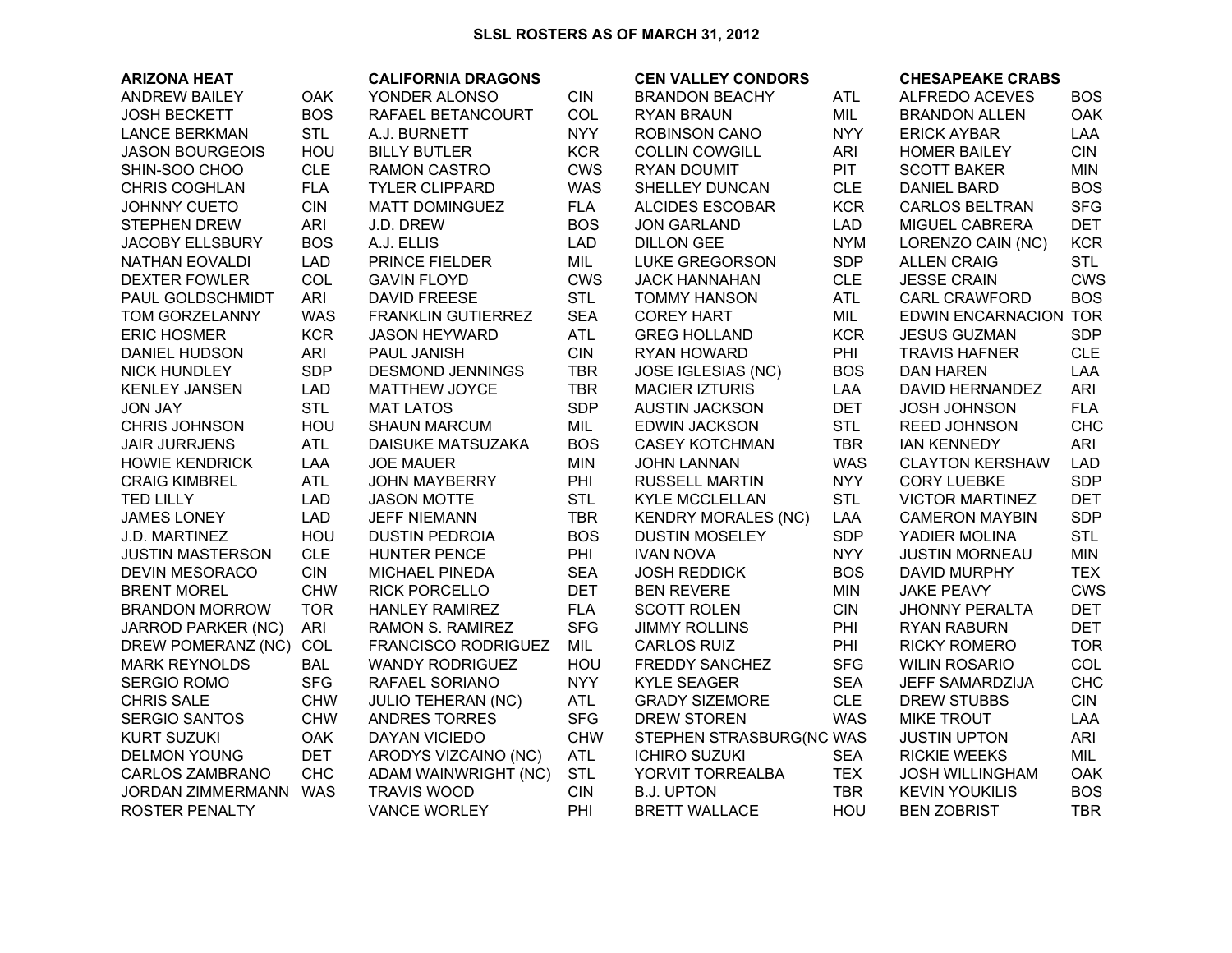## **SLSL ROSTERS AS OF MARCH 31, 2012**

| <b>EMERALD CITY OSPREY</b> |            | <b>GALAPAGOS TORTOISES</b> |            | <b>JACKSON HOLE GUIDES</b> |            | <b>MALIBU WAVE</b>       |            |  |
|----------------------------|------------|----------------------------|------------|----------------------------|------------|--------------------------|------------|--|
| AL ALBURQUERQUE            | <b>DET</b> | <b>JOSE ALTUVE</b>         | HOU        | ANTONIO BASTARDO           | PHI        | <b>GRANT BALFOUR</b>     | OAK        |  |
| <b>JOHN AXFORD</b>         | MIL        | PEDRO ALVAREZ              | <b>PIT</b> | <b>BRENNAN BOESCH</b>      | <b>DET</b> | <b>HEATH BELL</b>        | <b>SDP</b> |  |
| <b>DARWIN BARNEY</b>       | <b>CHC</b> | <b>JOAQUIN BENOIT</b>      | <b>DET</b> | <b>JULIO BORBON</b>        | <b>TEX</b> | SANTIAGO CASILLA         | <b>SFG</b> |  |
| <b>DARIC BARTON</b>        | <b>OAK</b> | <b>MARLON BYRD</b>         | <b>CHC</b> | <b>DOMONIC BROWN</b>       | PHI        | AROLDIS CHAPMAN          | <b>CIN</b> |  |
| <b>BRANDON BELT</b>        | <b>SFG</b> | <b>MATT CAIN</b>           | <b>SFG</b> | <b>CLAY BUCHHOLZ</b>       | <b>BOS</b> | <b>CHRIS DAVIS</b>       | <b>BAL</b> |  |
| ADRIAN BELTRE              | <b>TEX</b> | <b>ALEX COBB</b>           | <b>TBR</b> | <b>JAMEY CARROLL</b>       | <b>LAD</b> | R.A. DICKEY              | <b>NYM</b> |  |
| PETER BOURJOS              | LAA        | ZACH COZART                | <b>CIN</b> | <b>STARLIN CASTRO</b>      | <b>CHC</b> | <b>LUCAS DUDA</b>        | <b>NYM</b> |  |
| <b>JAY BRUCE</b>           | <b>CIN</b> | <b>WADE DAVIS</b>          | <b>TBR</b> | <b>HANK CONGER</b>         | LAA        | <b>DANNY ESPINOSA</b>    | <b>WAS</b> |  |
| <b>MIKE CARP</b>           | <b>SEA</b> | <b>MATT DOWNS</b>          | HOU        | <b>NELSON CRUZ</b>         | <b>TEX</b> | KOSUKE FUKUDOME          | <b>CLE</b> |  |
| <b>CHRIS CARPENTER</b>     | <b>STL</b> | <b>SCOTT DOWNS</b>         | <b>TOR</b> | <b>JOHN DANKS</b>          | <b>CWS</b> | FREDDY GARCIA            | <b>NYY</b> |  |
| <b>BRANDON CRAWFORD</b>    | <b>SFG</b> | <b>ANDRE ETHIER</b>        | LAD        | ALEJANDRO DE AZA           | <b>CWS</b> | <b>BRETT GARDNER</b>     | <b>NYY</b> |  |
| <b>MARK ELLIS</b>          | COL        | <b>MATT GARZA</b>          | <b>TBR</b> | RANDALL DELGADO            | <b>ATL</b> | DEE GORDON               | <b>LAD</b> |  |
| YUNEL ESCOBAR              | <b>TOR</b> | <b>CARLOS GONZALEZ</b>     | COL        | <b>RYAN DEMPSTER</b>       | <b>CHC</b> | ZACH GREINKE             | MIL        |  |
| <b>BRIAN FUENTES</b>       | <b>OAK</b> | <b>CHASE HEADLEY</b>       | <b>SDP</b> | <b>KYLE DRABEK</b>         | <b>TOR</b> | <b>COLE HAMELS</b>       | PHI        |  |
| RAFAEL FURCAL              | <b>STL</b> | PHILIP HUGHES              | <b>NYY</b> | <b>KYLE FARNSWORTH</b>     | <b>TBR</b> | <b>OMAR INFANTE</b>      | <b>FLA</b> |  |
| <b>CARLOS GOMEZ</b>        | MIL        | <b>KELLY JOHNSON</b>       | ARI        | <b>NEFTALI FELIZ</b>       | <b>TEX</b> | <b>JOHN JASO</b>         | <b>TBR</b> |  |
| ROY HALLADAY               | PHI        | <b>ADAM JONES</b>          | <b>BAL</b> | <b>ALEX GORDON</b>         | <b>KCR</b> | <b>UBALDO JIMENEZ</b>    | <b>CLE</b> |  |
| <b>JOSH HAMILTON</b>       | <b>TEX</b> | RYAN KALISH (NC)           | <b>BOS</b> | RAMON HERNANDEZ            | <b>CIN</b> | ANDRUW JONES             | <b>NYY</b> |  |
| <b>CASEY JANSSEN</b>       | <b>TOR</b> | <b>JASON KUBEL</b>         | <b>MIN</b> | <b>AARON HILL</b>          | <b>TOR</b> | <b>CHIPPER JONES</b>     | <b>ATL</b> |  |
| RYAN LANGERHANS            | <b>SEA</b> | <b>JON LESTER</b>          | <b>BOS</b> | <b>LUKE HUGHES</b>         | <b>MIN</b> | PAUL KONERKO             | <b>CWS</b> |  |
| <b>BRANDON LEAGUE</b>      | <b>SEA</b> | <b>JED LOWRIE</b>          | <b>BOS</b> | <b>KYLE KENDRICK</b>       | PHI        | <b>BRENT LILLIBRIDGE</b> | <b>CWS</b> |  |
| <b>MIKE LEAKE</b>          | <b>CIN</b> | <b>JESUS MONTERO</b>       | <b>NYY</b> | <b>JASON KIPNIS</b>        | <b>CLE</b> | JONATHAN LUCROY          | MIL        |  |
| <b>DERREK LEE</b>          | <b>PIT</b> | <b>MATT MOORE (NC)</b>     | <b>TBR</b> | RYAN LAVARNWAY             | <b>BOS</b> | ANDREW MCCUTCHEN         | <b>PIT</b> |  |
| <b>TIM LINCECUM</b>        | <b>SFG</b> | <b>DANIEL MURPHY</b>       | <b>NYM</b> | <b>FRANCISCO LIRIANO</b>   | <b>MIN</b> | <b>MARK MELANCON</b>     | HOU        |  |
| <b>MIKE NAPOLI</b>         | <b>TEX</b> | <b>JOEL PERALTA</b>        | <b>WAS</b> | KYLE LOHSE                 | <b>STL</b> | <b>GUILLERMO MOSCOSO</b> | OAK        |  |
| <b>DARREN OLIVER</b>       | <b>TEX</b> | <b>BRYAN PETERSEN</b>      | <b>FLA</b> | <b>EVAN LONGORIA</b>       | <b>TBR</b> | <b>JUAN PIERRE</b>       | <b>CWS</b> |  |
| <b>CARLOS PEGUERO</b>      | <b>SEA</b> | <b>BUSTER POSEY</b>        | <b>SFG</b> | <b>RYAN MADSON</b>         | PHI        | A.J. PIERZYNSKI          | <b>CWS</b> |  |
| SALVADOR PEREZ             | <b>KCR</b> | <b>DAVID PRICE</b>         | <b>TBR</b> | <b>NICK MARKAKIS</b>       | <b>BAL</b> | <b>WILSON RAMOS</b>      | <b>WAS</b> |  |
| PLACIDO POLANCO            | PHI        | ALEXEI RAMIREZ             | <b>CWS</b> | <b>SEAN MARSHALL</b>       | <b>CHC</b> | ANIBAL SANCHEZ           | <b>FLA</b> |  |
| <b>TRAYVON ROBINSON</b>    | <b>SEA</b> | <b>ARAMIS RAMIREZ</b>      | <b>CHC</b> | <b>BRANDON MCCARTHY</b>    | OAK        | <b>JORDAN SCHAFER</b>    | HOU        |  |
| EDUARDO SANCHEZ            | <b>STL</b> | <b>ANTHONY RIZZO</b>       | <b>SDP</b> | <b>RICKY NOLASCO</b>       | <b>FLA</b> | <b>MARCO SCUTARO</b>     | <b>BOS</b> |  |
| <b>JONATHAN SANCHEZ</b>    | <b>SFG</b> | <b>JAMES SHIELDS</b>       | <b>TBR</b> | ALBERT PUJOLS              | <b>STL</b> | <b>SETH SMITH</b>        | COL        |  |
| PABLO SANDOVAL             | <b>SFG</b> | <b>MIKE STANTON</b>        | <b>FLA</b> | <b>COLBY RASMUS</b>        | <b>TOR</b> | <b>GEOVANY SOTO</b>      | <b>CHC</b> |  |
| ALFONSO SORIANO            | <b>CHC</b> | <b>MARK TEIXEIRA</b>       | <b>NYY</b> | <b>SEAN RODRIGUEZ</b>      | <b>TBR</b> | RUBEN TEJADA             | <b>NYM</b> |  |
| <b>JASON VARITEK</b>       | <b>BOS</b> | <b>ERIC THAMES</b>         | <b>TOR</b> | <b>GABY SANCHEZ</b>        | <b>FLA</b> | <b>MARK TRUMBO</b>       | LAA        |  |
| <b>JUSTIN VERLANDER</b>    | <b>DET</b> | <b>JIM THOME</b>           | <b>MIN</b> | <b>ERVIN SANTANA</b>       | LAA        | <b>WILL VENABLE</b>      | <b>SDP</b> |  |
| JORDAN WALDEN              | LAA        | <b>JACOB TURNER (NC)</b>   | <b>DET</b> | <b>JOHAN SANTANA (NC)</b>  | <b>NYM</b> | RYAN VOGELSONG           | <b>SFG</b> |  |
| <b>JEMILE WEEKS</b>        | <b>OAK</b> | <b>VERNON WELLS</b>        | <b>TOR</b> | <b>TRAVIS SNIDER</b>       | <b>TOR</b> | <b>CORY WADE</b>         | <b>NYY</b> |  |
| <b>JAYSON WERTH</b>        | <b>WAS</b> | <b>MATT WIETERS</b>        | <b>BAL</b> | <b>MATT THORNTON</b>       | <b>CWS</b> | <b>BRIAN WILSON</b>      | <b>SFG</b> |  |
| <b>BRENDAN RYAN</b>        | <b>SEA</b> |                            |            | EDINSON VOLQUEZ            | <b>CIN</b> | RYAN ZIMMERMAN           | <b>WAS</b> |  |